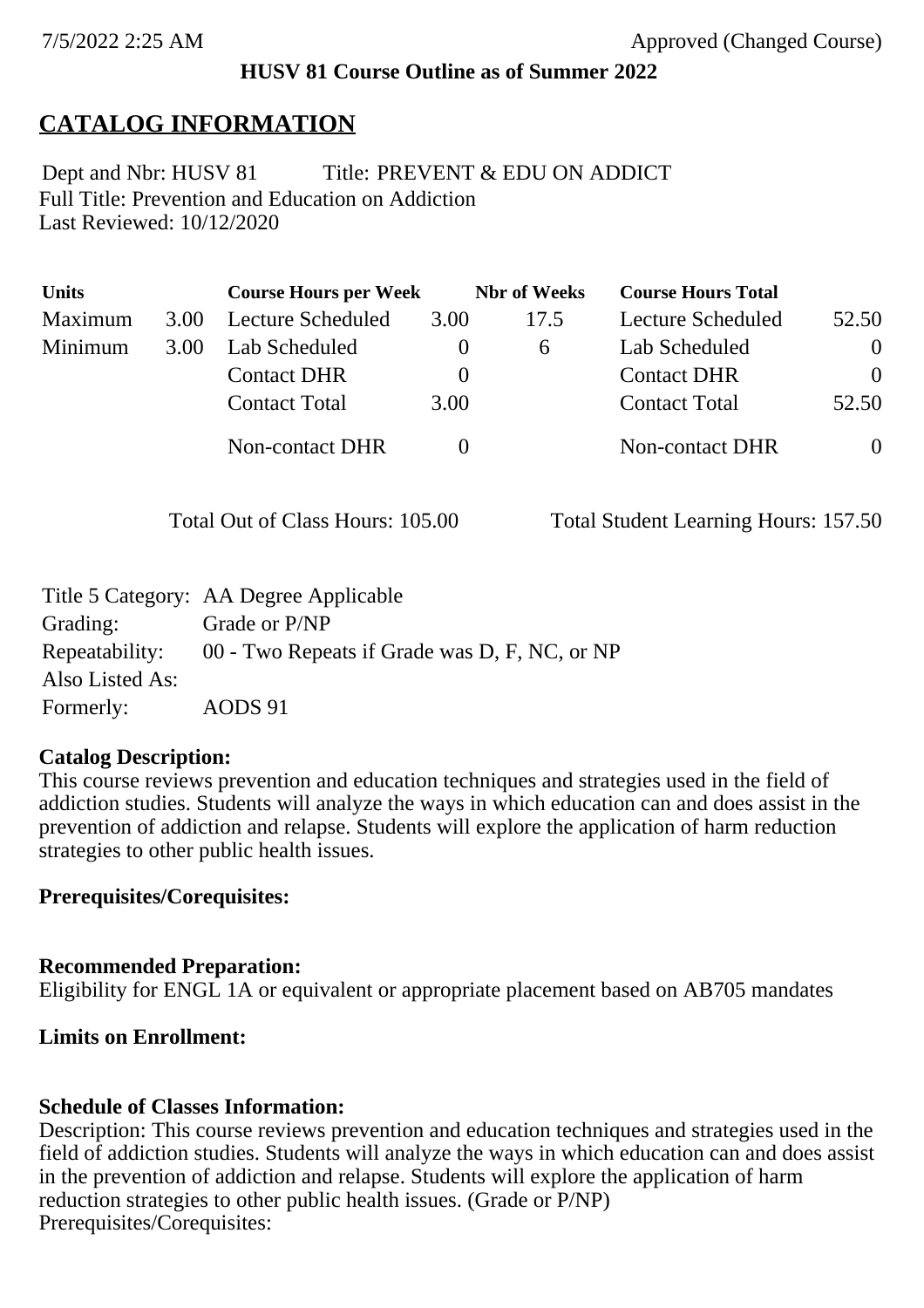Recommended: Eligibility for ENGL 1A or equivalent or appropriate placement based on AB705 mandates Limits on Enrollment: Transfer Credit: CSU; Repeatability: Two Repeats if Grade was D, F, NC, or NP

# **ARTICULATION, MAJOR, and CERTIFICATION INFORMATION:**

| <b>AS Degree:</b><br><b>CSU GE:</b> | Area<br><b>Transfer Area</b>                 |            |             | Effective:<br>Effective: | Inactive:<br>Inactive: |
|-------------------------------------|----------------------------------------------|------------|-------------|--------------------------|------------------------|
| IGETC:                              | <b>Transfer Area</b>                         |            |             | Effective:               | Inactive:              |
|                                     | <b>CSU Transfer:</b> Transferable Effective: |            | Spring 2002 | Inactive:                |                        |
| <b>UC</b> Transfer:                 |                                              | Effective: |             | Inactive:                |                        |

**CID:**

### **Certificate/Major Applicable:**

[Both Certificate and Major Applicable](SR_ClassCheck.aspx?CourseKey=HUSV81)

### **COURSE CONTENT**

#### **Student Learning Outcomes:**

Upon completion of the course, students will be able to:

1. Describe warning signs, symptoms, and causes of substance use disorders.

2. Analyze the ways in which education can and does assist in the prevention of communicable and infectious diseases among drug users and the application of harm reduction strategies to other public health issues.

3. Describe the basic principles of personal and public health, and substance abuse prevention, treatment, and recovery.

4. Identify and explain the common characteristics of children of substance abusers.

### **Objectives:**

Students will be able to:

- 1. Identify and interpret the role of the addiction professional to address prevention as well as treatment.
- 2. Predict factors that increase the likelihood for an individual, community, or group to be at-risk for, or resilient to, psychoactive substance use disorders.
- 3. Identify issues of cultural identity, ethnic background, age, and gender, in prevention, treatment, and recovery.
- 4. Analyze warning signs, symptoms, and the course of substance abuse disorders.
- 5. Describe how substance abuse disorders affect families and concerned others.
- 6. Apply the concept and practice of harm reduction, using local examples if available.
- 7. Diagram the continuum of care concept and resources available in the community.
- 8. Differentiate the basic principles and philosophy of prevention, treatment, and recovery.
- 9. Describe the health and behavior problems related to substance abuse.
- 10. Describe life management skills.

### **Topics and Scope:**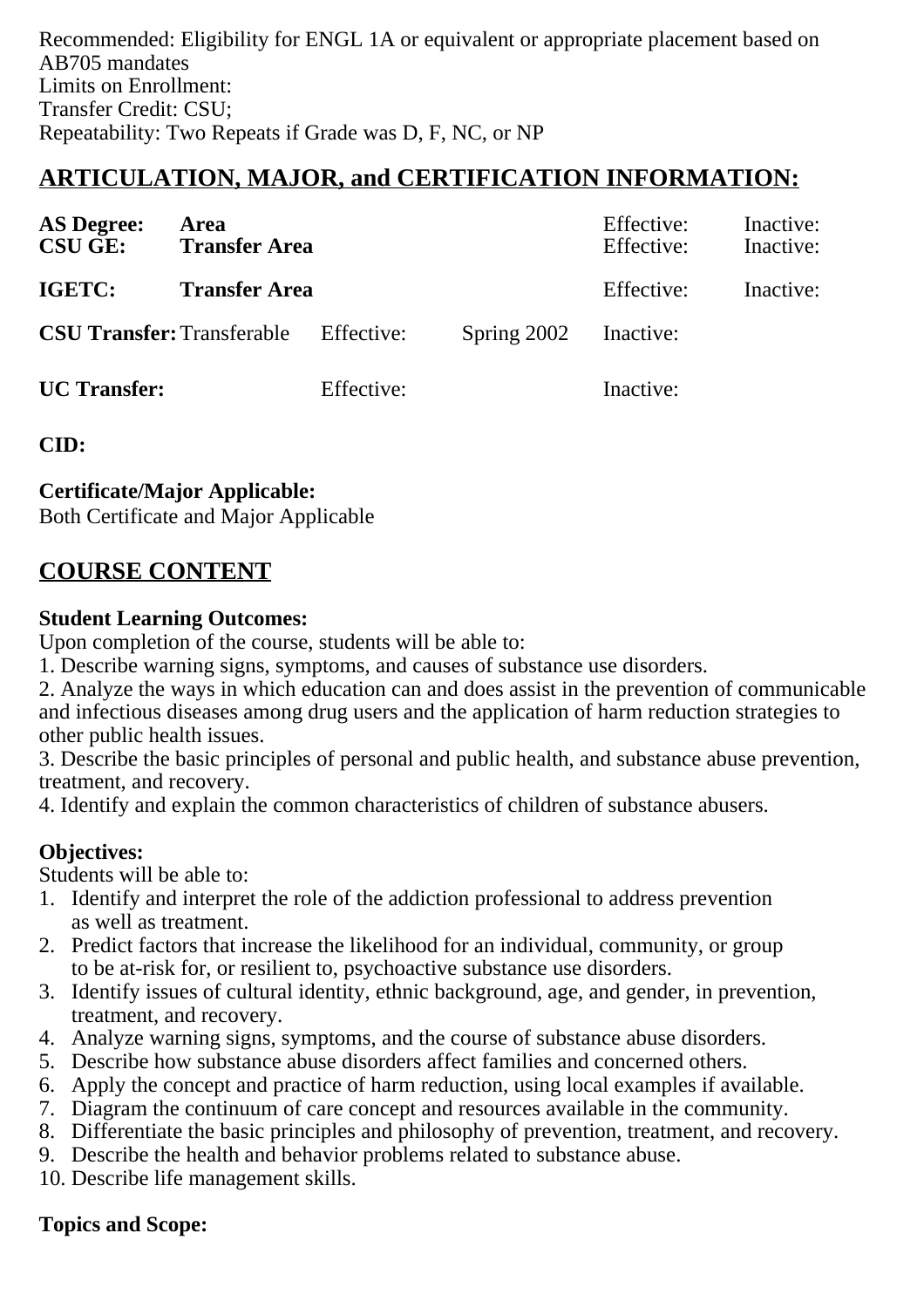I. Introduction and Overview

- A. Definitions and overview of prevention
- B. History of ATOD (alcohol, tobacco and other drugs) prevention
- C. Relationship between prevention, intervention, and treatment
- D. Relationship of the counselor to the client in prevention and treatment
- E. National Prevention Programming (NPP)
	- 1. Goals
	- 2. Resources
	- 3. Leadership
- F. State of California framework for prevention
- G. Availability of services in the area of prevention
- II. Relapse Prevention Treatment
	- A. Advertising and marketing to ethnic minorities, youth and women
	- B. Co-dependent behavior of client and family members
	- C. Harm reduction in relapse prevention
	- D. Celebrated special cultural events sponsorship/politicized
	- E. County Department of Alcohol and Drug Programs (ADP) prevention plan
	- F. Community organizing/police partnership programs
	- G. Treatment care and goals in the community
	- H. Alcohol free events and reducing sale to minors

III. Relapse Education Planning

- A. Environmental model
- B. School based prevention models
- C. Life management skills
	- 1. Relaxation
	- 2. Communication
	- 3. Assertiveness
	- 4. Refusal skills
- D. Minnesota models

E. Current relapse prevention models

- IV. Transmission and Prevention
	- A. Human Immunodeficiency Virus (HIV)/Acquired Immunodeficiency Syndrome (AIDS)
	- B. Tuberculosis
	- C. Sexually Transmitted Disease
	- D. Hepatitis and other infectious diseases
	- E. Available drug therapies for prevention and treatment

### **Assignment:**

- 1. Read approximately 40 pages each week
- 2. One to two 4-6 page critique's of prevention plans
- 3. Written homework
- 3. Two to three 3-4 page papers analyzing the efficacy of drug prevention and education programs
- 4. Oral and written reports on a visit to a drug education or prevention program
- 5. Quiz(zes)  $(0-3)$ , midterm exam $(s)$  (1-3) and final exam

## **Methods of Evaluation/Basis of Grade:**